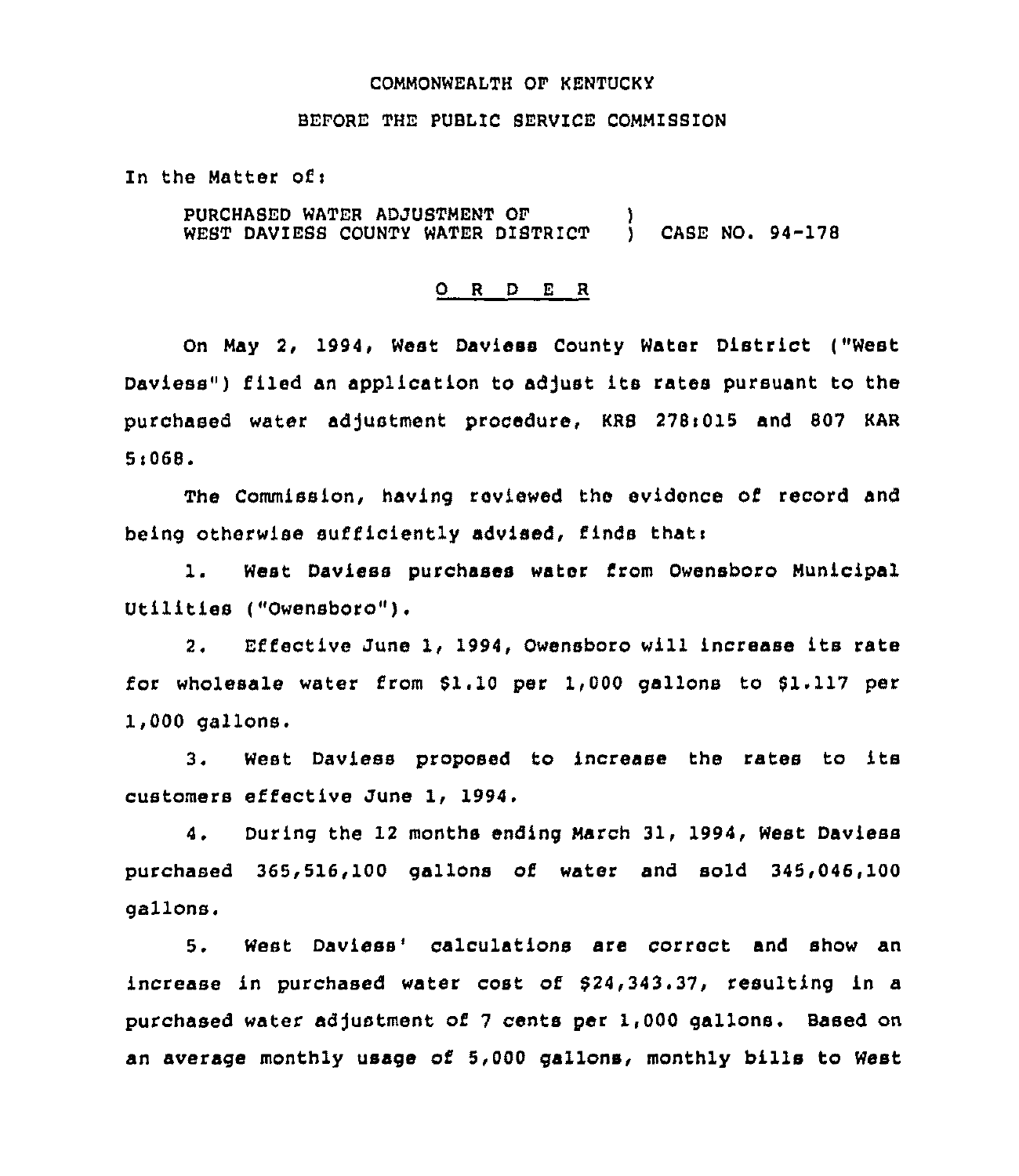Daviess' customers will increase from \$13.60 to \$13.95, an increase of 2.6 percent.

6. The purchased water ad)ustment of <sup>7</sup> cents per 1,000 gallons and the rates in Appendix <sup>A</sup> are fair, just, and reasonable and should be approved.

7. West Daviess has proposed to increase the rates to customers that are classified as non-users. Insofar as these customers do not use any water, the proposed increase to non-users should be denied.

IT IS THEREFORE ORDERED thati

1. The proposed rate increase to non-users is hereby denied.

2. The purchased water adjustment of <sup>7</sup> cents per 1,000 gallons and the rates in Appendix A, attached hereto and incorporated herein, are approved for services rendered on and after June 1, 1994.

3. Within <sup>30</sup> days of the date of this Order, West Daviess shall file its revised tariff setting out the rates approved herein.

4. Within 30 days of the date of this Order, West Daviess shall file verification that the notice to its customers has been given.

 $-2-$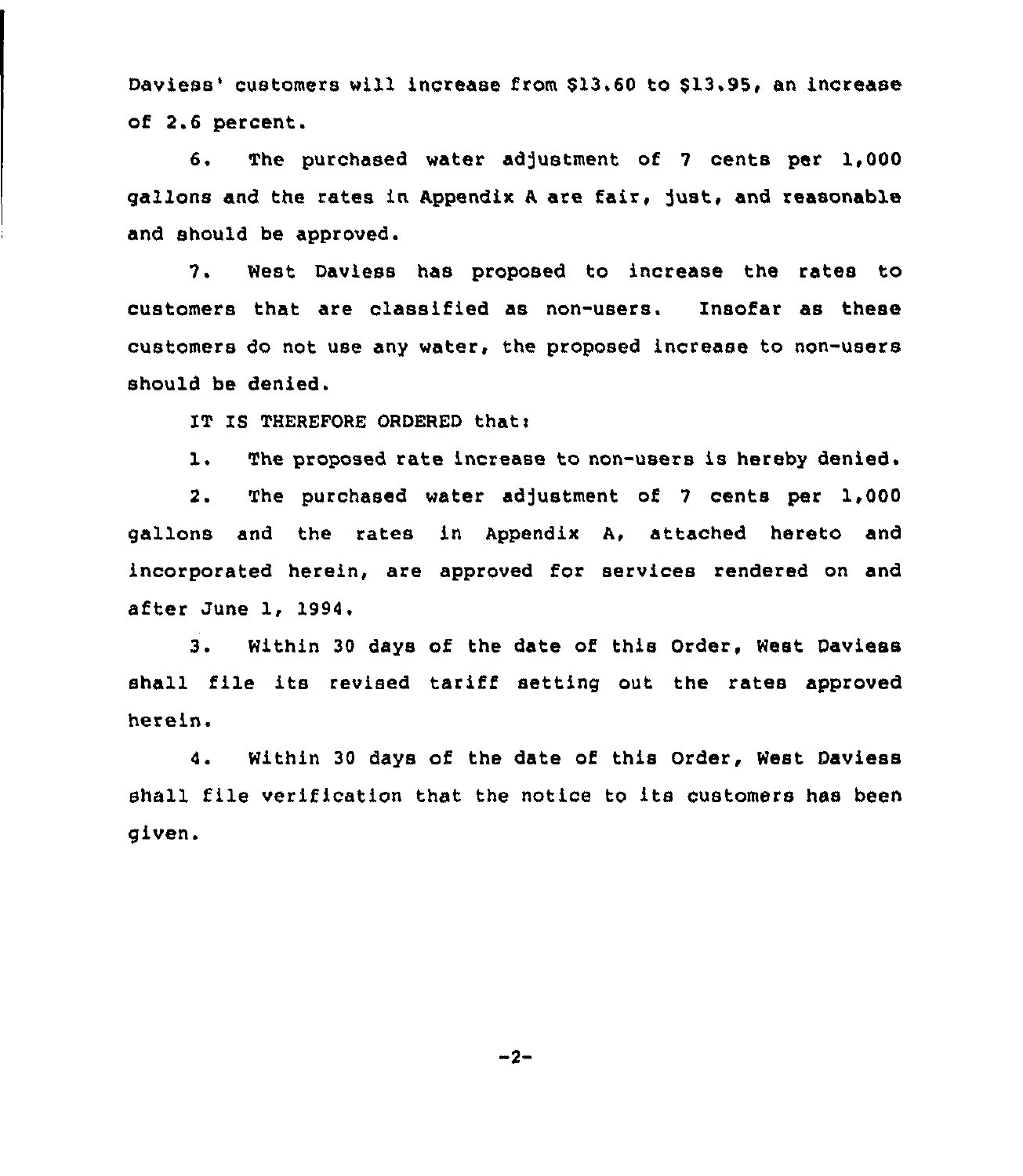PUBLIC SERVICE COMMISSION

Chairman **916** 

m. paul **Comm** 

ATTEST:

Executive Director